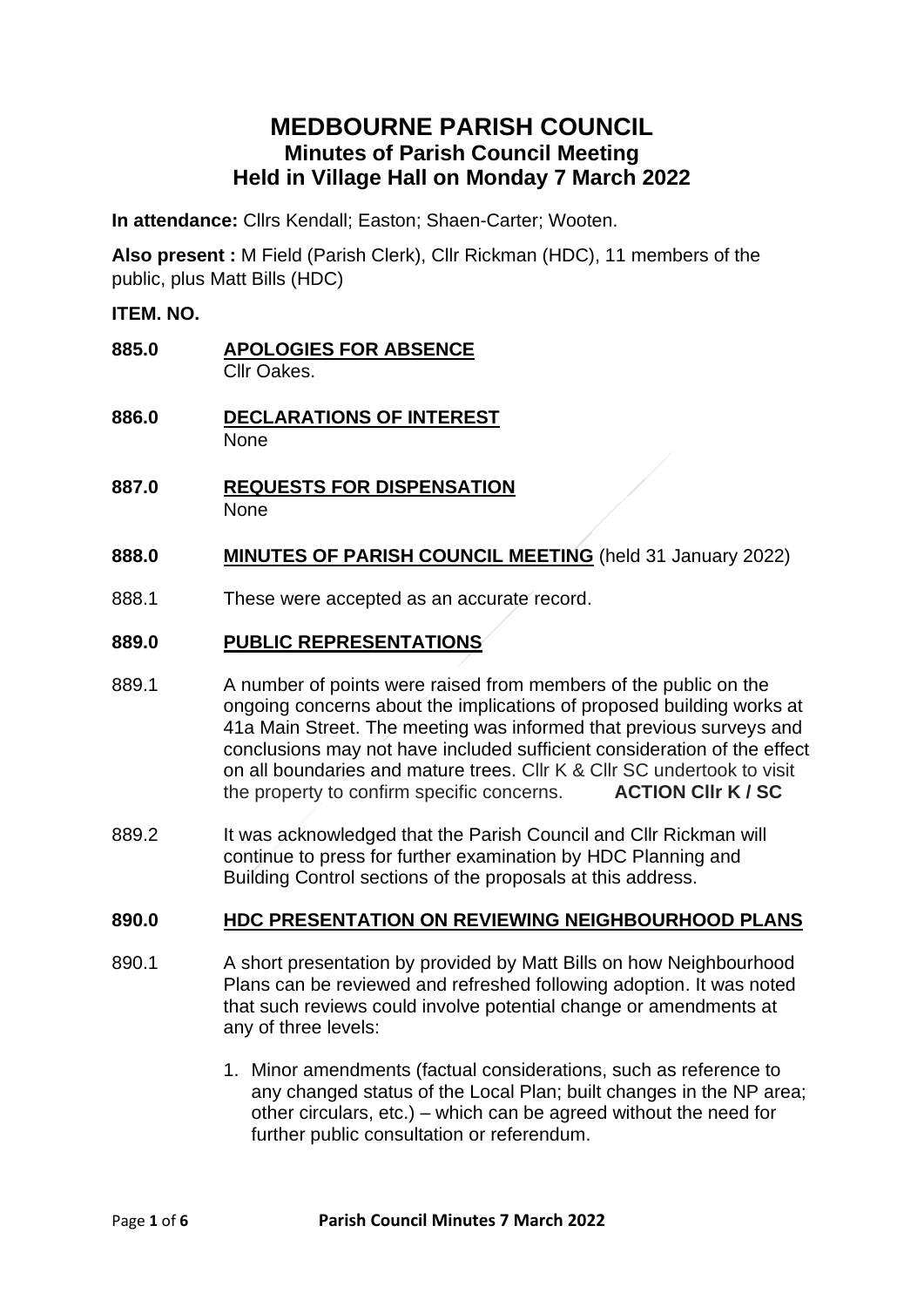- 2. Changes which will not materially affect the Neighbourhood Plan or its policies – e.g. identifying a new environmental site, or housing site that would be in accord with the existing Plan.
- 3. Other more substantial matters which could require definite material changes to the Neighbourhood Plan, which *are likely to* require a further consideration by an External Examiner – such as the community's desire for some new policies - and may possibly a further referendum.

The recent review and adoption of a revised Plan at Great Bowden was suggested as a relevant example of this approach.

- 890.2 It was acknowledged that much of the 'evidence base' to Medbourne's Neighbourhood Plan is pre-2018 and some local planning changes have certainly transpired since then, so it could be timely to consider an initial desk-based exercise to take a view of what level of renewal or revied could be appropriate actions the actions listed under points 1-3 above.
- 890.3 Councillors agreed that small group of parishioners should consider that first desk-based consideration - Cllr E (involved in drafting the original MNP) agreed to coordinate this initial activity. **ACTION Cllr E**
- 890.4 It was noted that further government funding support of local Neighbourhood Plan development could be renewed in the coming financial year – this could provide further grant support for Plans that give consideration for the allocation of new development sites.

## **891.0 CLERK & COUNCILLORS REPORTS**

#### 891.1 Traffic activated 'speed signs'

The previous decision to apply for position traffic-activated signs on all four roads into the village was confirmed and to arrange payment of two signs in 2021-22 and two at the next suitable date.

Cllr SC to apply now for a licence for all four signs. **Action Cllr SC**

Cllr K noted that work has commenced to contact neighbours to all of the proposed positions.

No further details were available on final costings - Cllr O to be approached for an update **Action Cllrs K & O**

[NB : Further correspondence has been sent from Cllr K and Cllr R (HDC) to Highways on relocating the existing speed limit signs further out of the village, but no reply and been received to date. Other lobbying support had been sent to Highways from the Leics. Police Commissioner.]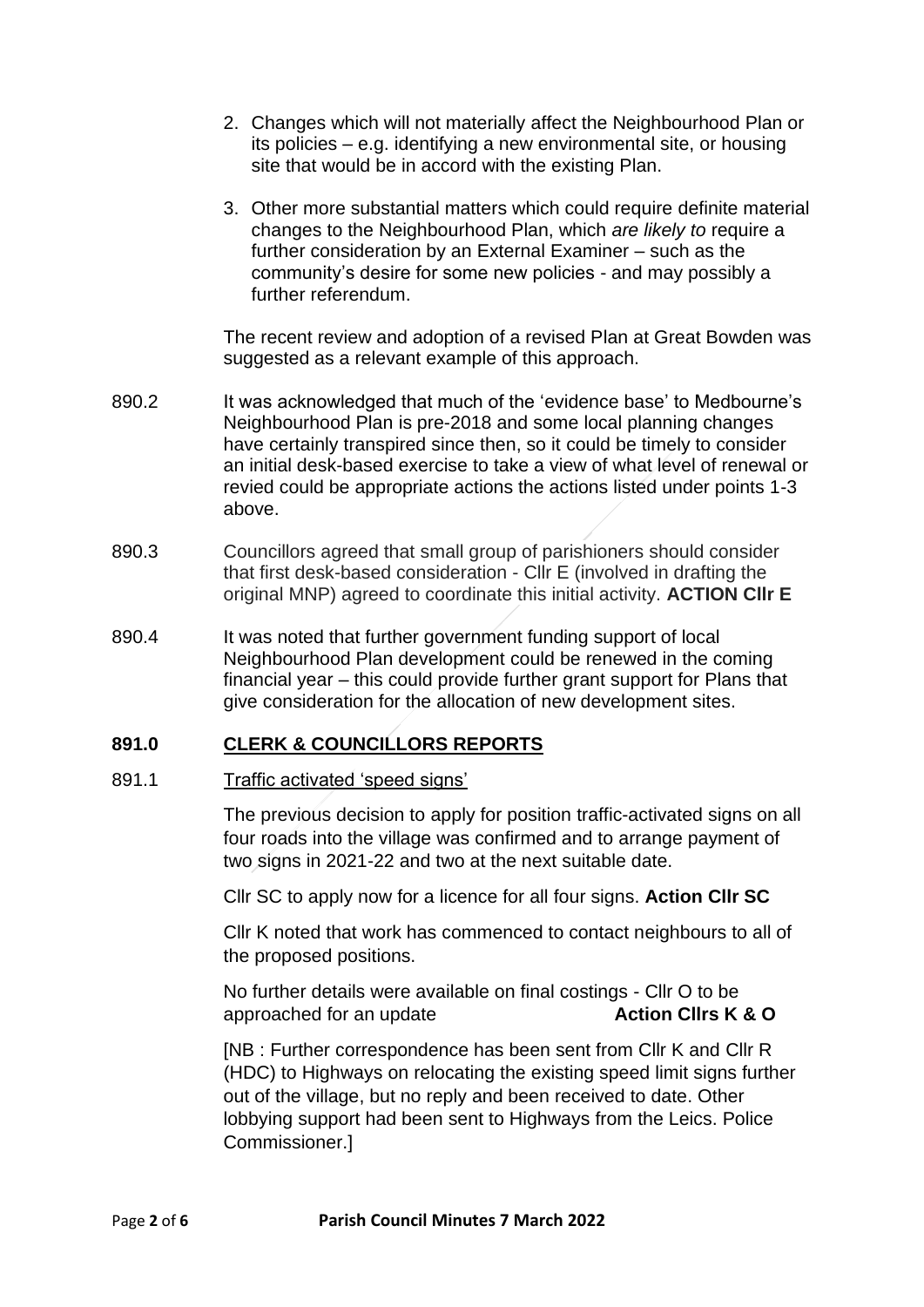#### 891.2 Update on Packhorse Bridge

A brief update was had on discussions to organise the necessary repairs to the bridge. It was noted that the matter is now being considered by Leicestershire County Council Special projects who repaired the bridge the last time.

891.3 Jubilee Year commemorations (incl. Village Hall)

An outline of village events over the Jubliee period was provided to the meeting.

Posters and forms will be issued to identify likely demand and take-up.

Some HDC funds could be available although 'matched funding' would be required, and use of MPC's bank account as a 'holding account'.

It was agreed to allocate £250 - £500 (subsequently confirmed as £500) from MPC funds for general expenses here. **Action MF / Cllr E**

#### 891.4 Other action points from 31 January

MF noted that a printing of the Neighbourhood Plan had been quoted as @£20 for a single copy - the printers had requested a password for access to the document, but MF was asked to check on this need.

#### 891.5 Boundary Commission

Cllr R noted concerns on the recent Boundary Commission report that suggests changing the parliamentary constituency boundaries and recommended that parishioners return formal responses if they hold objections to the proposals.

## **892.0 TO RECEIVE REPORTS ON THE FOLLOWING MATTERS:**

### 892.1 Village Hall

892.1.1 A new 'appeal' is to be included in the village magazine.

892.1.2 Prices to hire the Hall and facilities may be required to rise.

892.1.3 Some of the Hall's tables are to be refurbished.

892.1.4 The latest 'Gin-tasting' evening raised £280.

#### 892.2 MEFT

892.2.1 A further meeting was held earlier in the day and a new Treasurer and Secretary have now been appointed.

892.2.2 The proposed discussion with the Sports Club is to be organised in the near future.

#### 892.3 Sports Club

It was noted that the next AGM is due to be held 14 May 2022.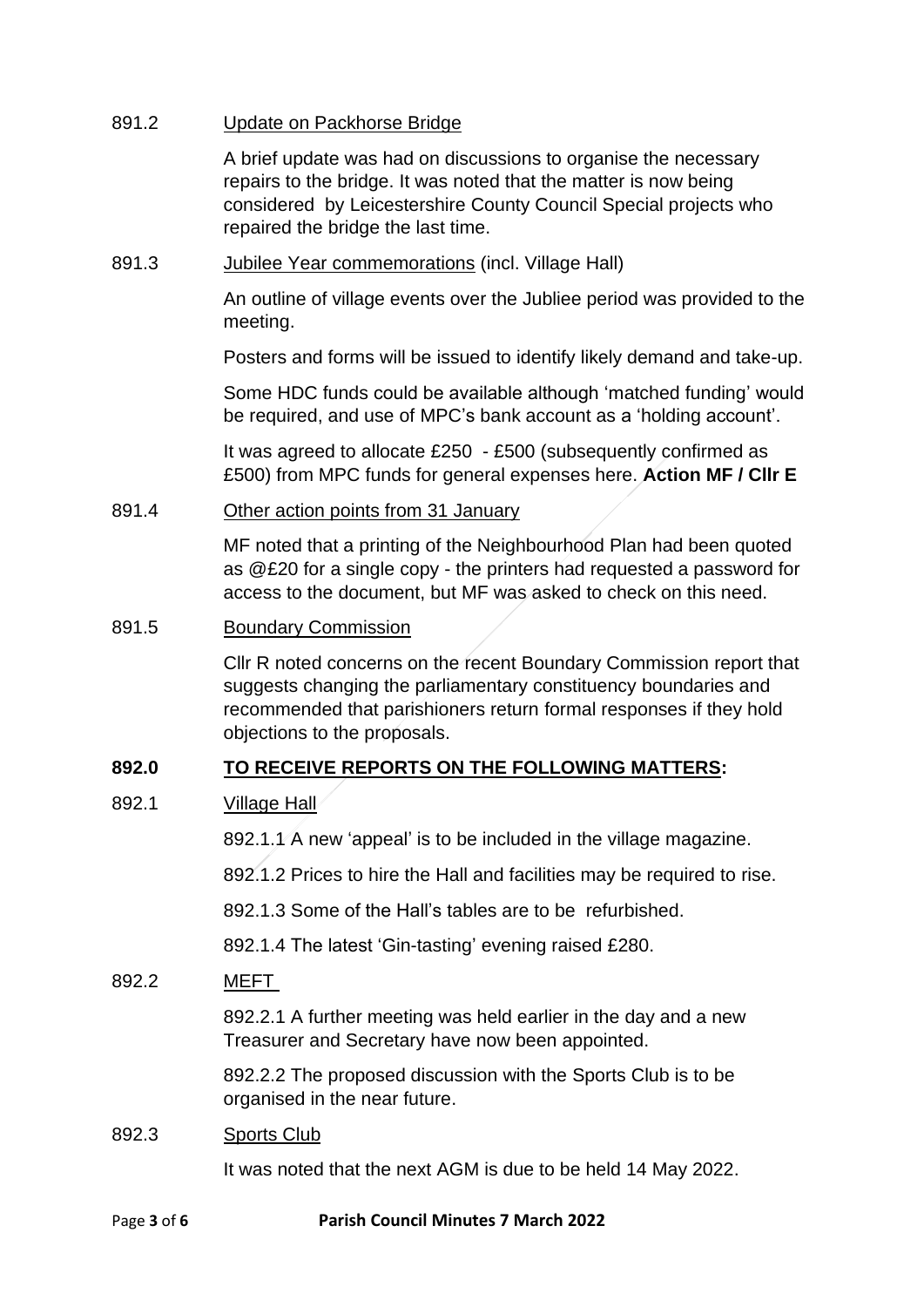## **893.0 TO CONSIDER AND COMMENT ON PLANNING MATTERS**

#### 893.1 Applications to HDC:

893.1.1 22/00430/TCA - 13 Rectory Lane Medbourne *(works to trees)*

There was no main objection to this application, although Councillors felt that the reason for removing the Sycamore could be clarified.

893.1.2 22/00472/TCA - 2 Old Holt Road Medbourne *(works to trees)*

There was no objection to this application*.*

- 893.2 Other planning matters:
- 893.2.1 *Revisions for 29 Main Street, Medbourne:*

There was no objection to the further detail of this application*.*

893.2.2 *Land adjacent to 41A Main Street, Medbourne:*

Following the discussion on this subject earlier in the meeting, it was agreed that a request be submitted for a more substantial analysis of ground and soil conditions and potential slippage, assess the water courses and consider 'tree protection zones' on the site.

Cllr K agreed to contact the developer's agent, and Cllr K and SSC will meet and draft response to HDC Planning. **Action Cllrs K and SC**

### **894.0 MPC WEBSITE AND ACCESSIBILITY**

- 894.1 It was confirmed and agreed that costs of the required stand-alone website will be:
	- Yr1 : establish site and hosting @£1000 + VAT
	- future years : hosting, licence support @£250 + VAT
- 894.2 MF and DT had discussed the scope of transferring documents from the existing site to the new one. Weblinks will be established between the new site and the Village webpages. **Action MF**

### **895.0 REVIEW OF PARISH COUNCIL DEEDS**

895.1 MF noted he has reviewed the deeds held for Parish Council in the church safe and by the Council's solicitor, in preparation for the coming internal audit.

### **896.0 TO NOTE CORRESPONDENCE RECEIVED**

- 896.1 A letter had been received from Somerby Parish Council requesting lobbying support to protect Neighbourhood Plans.
- 896.2 A copy of the proposed Resources and Waste Strategy for Leicestershire had been received from Leics. County Council – it was agreed to place this on the village website. **Action MF**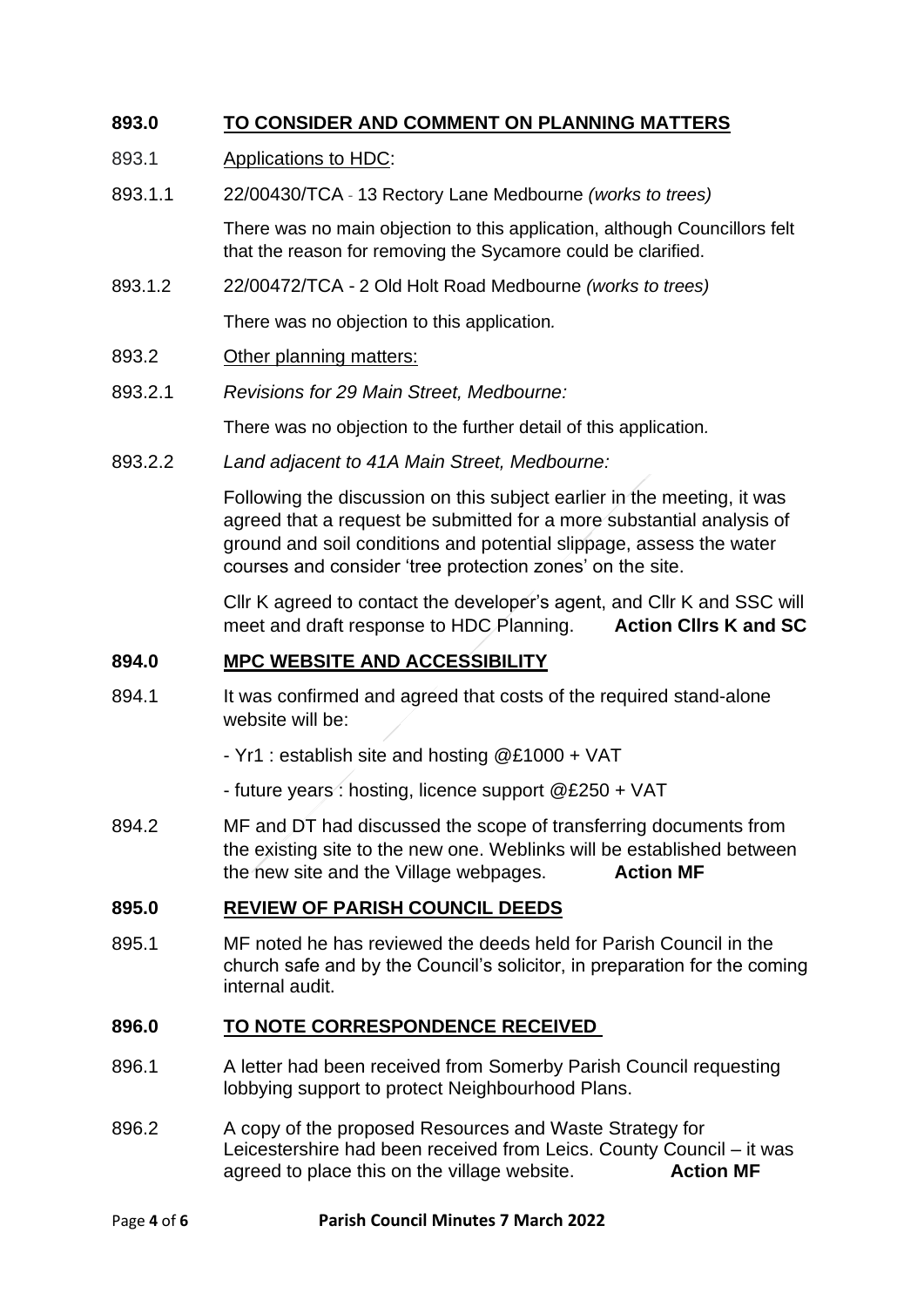## **897.0 2020-21 BUDGET AND APPROVAL OF PAYMENTS**

### 897.1 **Update on changes to bank account mandate**

MF provided details of the latest position for agreeing the mandate with the bank and had visited the local branch again with mixed results.

It was agreed to start to issue cheques again as the verbal information received had been that the revised details should have been lodged within the bank's system by the end of the previous week.

### 897.2 **The following payments were approved in March 2022 :**

M Field (salary for March) **: £130.48**

M Field (cheque to cover street lighting charges) **: £299.53**

M Field : 2021-22 1.75% salary settlement in public sector

M Field (postage) : **£6.85**

HMRC Quarter 4 Tax / NI **: £290.20**

HMRC Quarter 3 Tax / NI **£173.20**

897.3 It was also agreed that the following payments will also be required in March

Autela (payroll services) **@ £50-55…**

HDC (bins) **@ £135.77**

LRALC (training) **: £90.00 x 2**

Painting of 'Village Gateway' fencing **: @£600-700**

- 897.4 It was noted that the public sector wage agreement has only just been confirmed for the 2021-22 year. A small back-payment will be due to the Clerk and a precise calculation will be requested from the payroll services supplier.
- 897.5 **Bank reconciliation** to end-January 2022

Details of the latest bank reconciliation had been circulated before the meeting

## **898.0 LETTER OF APPOINTMENT – LRALC INTERNAL AUDIT**

898.1 The draft Letter of Appointment for the LRALC Internal Audit service was agreed. **Action MF** 

### **899.0 GRANT APPLICATIONS**

899.1 No further applications had been received to date – Cllr E agreed to complete a form for the Village Hall Jubliee celebrations. **Action Cllr E**